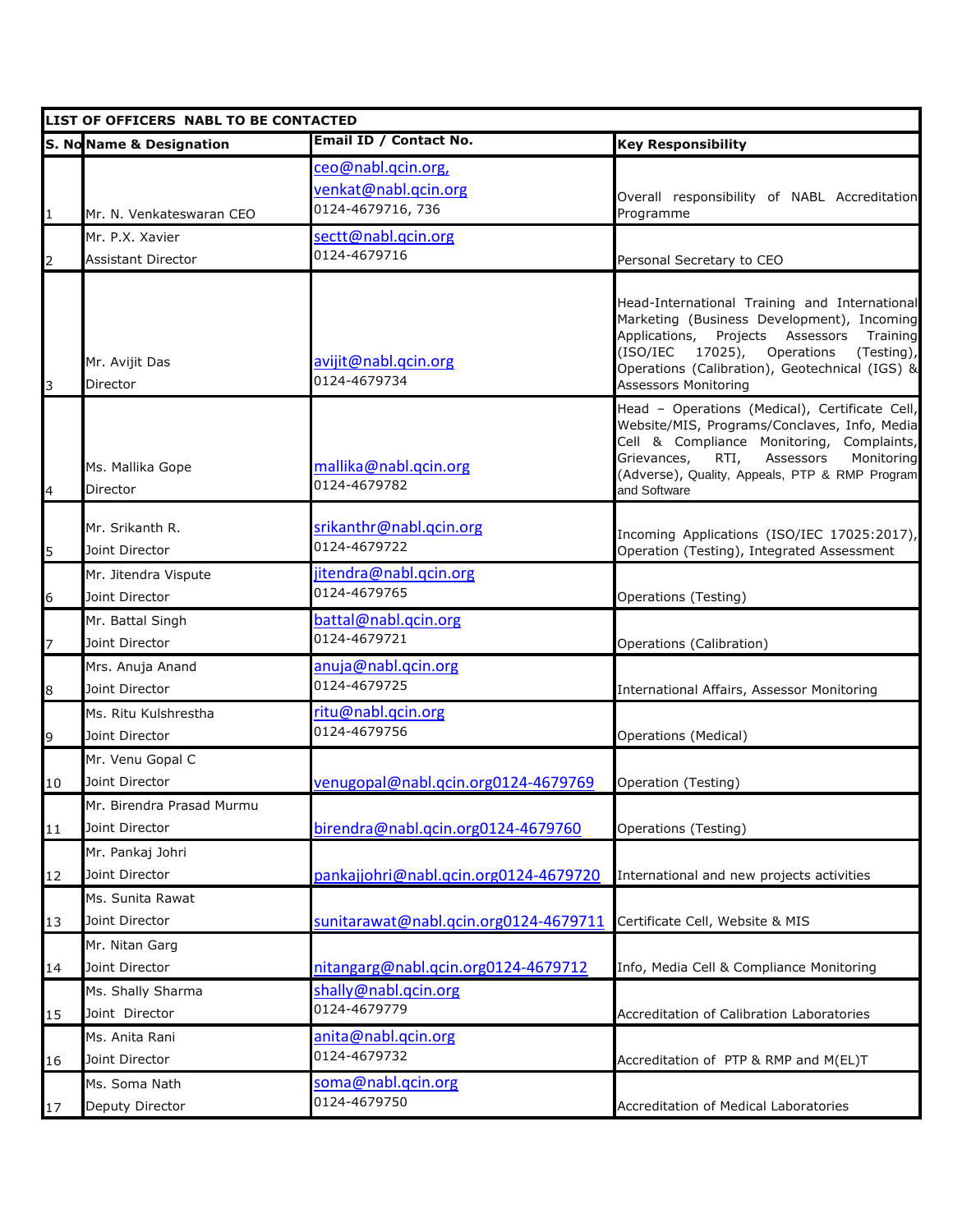|    | Mr. Vikas Kumar Jaiswal   | vikas@nabl.gcin.org                  | Accreditation<br>Testing<br>of<br>Laboratories,         |
|----|---------------------------|--------------------------------------|---------------------------------------------------------|
| 18 | Deputy Director           | 0124-4679730                         | Accounts, HR & Admin, Complaints, Grievances<br>and RTI |
|    | Ms. Sangeeta Negi         | sangeeta@nabl.qcin.org               |                                                         |
| 19 | Deputy Director           | 0124-4679768                         | International and new projects activities               |
|    | Ms. Devaki Devi Mandava   | devaki@nabl.qcin.org                 |                                                         |
| 20 | Deputy Director           | 0124-4679751                         | Accreditation of Medical Laboratories                   |
|    | Ms. Bhumi Rajyaguru       | bhumi@nabl.qcin.org                  |                                                         |
| 21 | Deputy Director           | 0124-4679727                         | Accreditation of Medical Laboratories                   |
|    | Ms. Iti Saxena            | iti@nabl.qcin.org                    |                                                         |
| 22 | Deputy Director           | 0124-4679724                         | Accreditation of Testing Laboratories                   |
|    | Ms. Rini Narayan          | rini@nabl.qcin.org                   |                                                         |
| 23 | Deputy Director           | 0124-4679770                         | Accreditation of Testing Laboratories                   |
|    | Ms. S. Gayathri           | gayathri@nabl.qcin.org               |                                                         |
| 24 | Deputy Director           | 0124-4679755                         | Accreditation of Medical Laboratories                   |
|    | Mr. Ashutosh D. Tatwawadi | ashutosh@nabl.qcin.org               |                                                         |
| 25 | Deputy Director           | 0124-4679766                         | Accreditation of Testing Laboratories                   |
|    | Mr. Ram Ashray Kushwaha   | ramashray@nabl.qcin.org              |                                                         |
| 26 | Deputy Director           | 0124-4679772                         | Accreditation of Calibration Laboratories               |
|    | Mr. Soundira Pandian      | soundira@nabl.qcin.org               |                                                         |
| 27 | Deputy Director           | 0124-4679785                         | Accreditation of Testing Laboratories                   |
|    | Dr. Pankaj Goyal          | pankaj@nabl.qcin.org                 |                                                         |
| 28 | Deputy Director           | 0124-4679796                         | Accreditation of Testing Laboratories                   |
|    | Mr. Vinay Kumar Tyagi     |                                      |                                                         |
| 29 | Deputy Director           | vinay@nabl.qcin.org0124-4679791      | Accreditation of Testing Laboratories                   |
|    | Mr. Ramprasath. R         |                                      | Quality<br>Cell,<br>&<br>Regulatory<br>Appeals          |
| 30 | Deputy Director           | ramprasath@nabl.qcin.org0124-4679783 | Compliance                                              |
|    | Mr. Chandrakant Solanki   | chandrakant@nabl.qcin.org            |                                                         |
| 31 | Deputy Director           | 0124-4679752                         | <b>Accreditation of Medical Laboratories</b>            |
|    | Mr. Sandeep Singh Tomar   | sandeep@nabl.qcin.org                |                                                         |
| 32 | Deputy Director           | 0124-4679761                         | Accreditation of Testing Laboratories                   |
|    | Mr. Rahul Jain            | rahul@nabl.qcin.org                  |                                                         |
| 33 | Deputy Director           | 0124-4679723                         | Assessor's Training & Software                          |
|    | Ms. Prachi Kukreti        | prachi@nabl.qcin.org                 |                                                         |
| 34 | Deputy Director           | 0124-4679780                         | Accreditation of Testing Laboratories                   |
|    | Ms. Ruchi Guntuku         | ruchi@nabl.qcin.org                  |                                                         |
| 35 | Deputy Director           | 0124-4679763                         | Accreditation of Testing Laboratories                   |
|    | Ms. Shweta Sinha          | shweta@nabl.qcin.org                 |                                                         |
| 36 | Deputy Director           | 0124-4679757                         | Accreditation of Medical Laboratories                   |
|    | Mr. Pankaj Varshney       | pankaj varshney@nabl.qcin.org0124-   |                                                         |
| 37 | Deputy Director           | 4679715                              | Accreditation of Calibration Laboratories               |
|    | Mr. Nitin Gupta           |                                      |                                                         |
| 38 | Deputy Director           | nitingupta@nabl.qcin.org0124-4679729 | Accreditation of Testing Laboratories                   |
|    | Mr. Rajeshwar Kumar       | rajeshwar@nabl.qcin.org              |                                                         |
| 39 | Deputy Director           | 0124-4679774                         | Accreditation of Calibration Laboratories               |
|    | Mr. Mohit Kaushik         | mohit@nabl.qcin.org                  |                                                         |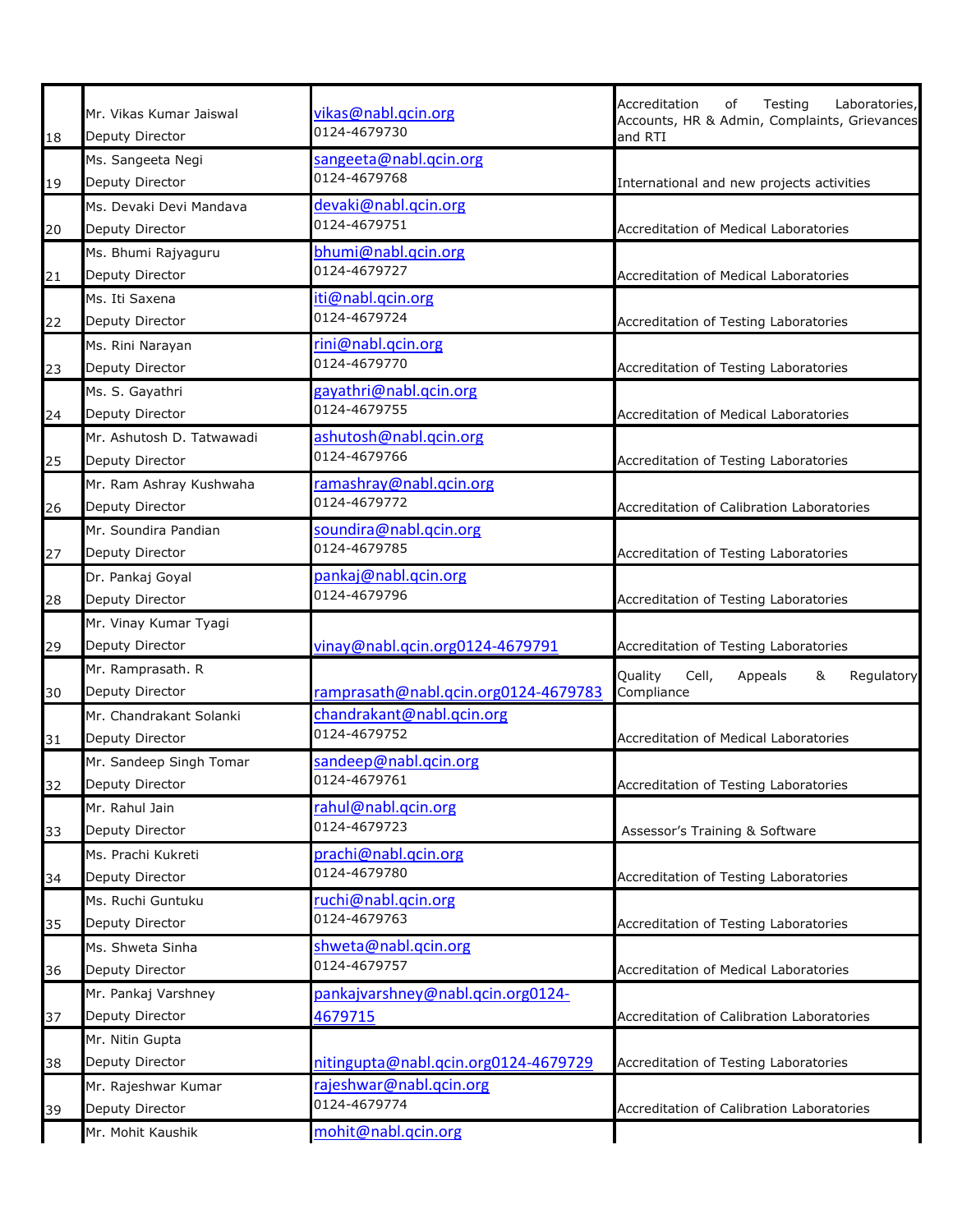| 40 | Deputy Director           | 0124-4679773                     | Accreditation of Calibration Laboratories       |
|----|---------------------------|----------------------------------|-------------------------------------------------|
|    | Mr. Ashok Kumar           | agogna@nabl.qcin.org             |                                                 |
| 41 | Deputy Director           | 0124-4679748                     | Accreditation of Medical Laboratories           |
|    | Mr. Naveen Jangra         | naveen@nabl.qcin.org             |                                                 |
| 42 | Deputy Director           | 0124-4679731                     | Accreditation of Calibration Laboratories       |
|    | Ms. Malancha Das          | malancha@nabl.qcin.org           |                                                 |
| 43 | Deputy Director           | 0124-4679762                     | Accreditation of Testing Laboratories           |
|    | Mr. Dheeraj Chawla        | dheeraj@nabl.qcin.org            |                                                 |
| 43 | <b>Assistant Director</b> | 0124-4679778                     | Accreditation of Calibration Laboratories       |
|    | Mr. Sumit Sundriyal       | sumit@nabl.qcin.org              |                                                 |
| 45 | <b>Assistant Director</b> | 0124-4679744                     | Accreditation of Medical Laboratories           |
|    | Ms. Sangeeta Kunwar       | sangeetak@nabl.qcin.org          |                                                 |
| 46 | <b>Assistant Director</b> | 0124-4679776                     | Accreditation of Calibration Laboratories       |
|    | Mr. Neeraj Verma          | neeraj@nabl.qcin.org             |                                                 |
| 47 | <b>Assistant Director</b> | 0124-4679781                     | Accreditation of Testing Laboratories           |
|    | Mr. Haribabu A            | haribabu@nabl.qcin.org           |                                                 |
| 48 | <b>Assistant Director</b> | 0124-4679753                     | Accreditation of Medical Laboratories           |
|    | Mr. Ranjith Kumar         | ranjith@nabl.qcin.org            |                                                 |
| 49 | <b>Assistant Director</b> | 0124-4679745                     | Accreditation of Testing Laboratories           |
|    | Ms. Jayeeta Majumdar      | jayeeta@nabl.qcin.org            |                                                 |
| 50 | <b>Assistant Director</b> | 0124-4679754                     | Accreditation of Medical Laboratories           |
|    | Ms. Pooja Singh           | pooja@nabl.qcin.org              |                                                 |
| 51 | <b>Assistant Director</b> | 0124-4679790                     | Accreditation of Testing Laboratories           |
|    | Dr. Priyanka Srivastava   | priyanka@nabl.qcin.org           |                                                 |
| 52 | <b>Assistant Director</b> | 0124-4679747                     | Accreditation of Medical Laboratories           |
|    | Mr. Deepak Kumar Sharma   | deepak@nabl.qcin.org             |                                                 |
| 53 | <b>Assistant Director</b> | 0124-4679764                     | Accreditation of Testing Laboratories           |
|    | Mr. Amit Kumar            | amitk@nabl.qcin.org              |                                                 |
| 54 | Assistant Director        | 0124-4679771                     | Accreditation of Testing Laboratories           |
|    | Mr. Mandeep Kumar         | mandeep@nabl.qcin.org            |                                                 |
| 55 | <b>Assistant Director</b> | 0124-4679718                     | Accreditation of Testing Laboratories           |
|    | Mr. Ajay Sharma           |                                  |                                                 |
| 56 | <b>Assistant Director</b> | ajay@nabl.qcin.org0124-4679793   | Accreditation of Testing Laboratories           |
|    | Mr. Sachin Tomar          | sachin@nabl.qcin.org             |                                                 |
| 57 | Assistant Director        | 0124-4679767                     | Accreditation of Testing Laboratories           |
|    | Mr. Gaurav Saini          | gaurav@nabl.qcin.org             |                                                 |
| 58 | <b>Assistant Director</b> | 0124-4679717                     | Accreditation of Testing Laboratories           |
|    | Mr. Nikhil Kumar          | nikhil@nabl.qcin.org             | Accreditation of PTP & Coordinator for Software |
| 59 | Assistant Director        | 0124-4679719                     | cell                                            |
|    | Mr. Ravi Johri            | ravi@nabl.qcin.org               |                                                 |
| 60 | Assistant Director        | 0124-4679742                     | Accreditation of Testing Laboratories           |
|    | Mr. Vishal Shukla         | vishal@nabl.qcin.org             |                                                 |
| 61 | Assistant Director        | 0124-4679741                     | Accreditation of Calibration Laboratories       |
|    | Mr. Ashish Kakran         |                                  |                                                 |
| 62 | Assistant Director        | ashish@nabl.qcin.org0124-4679705 | Accreditation of Calibration Laboratories       |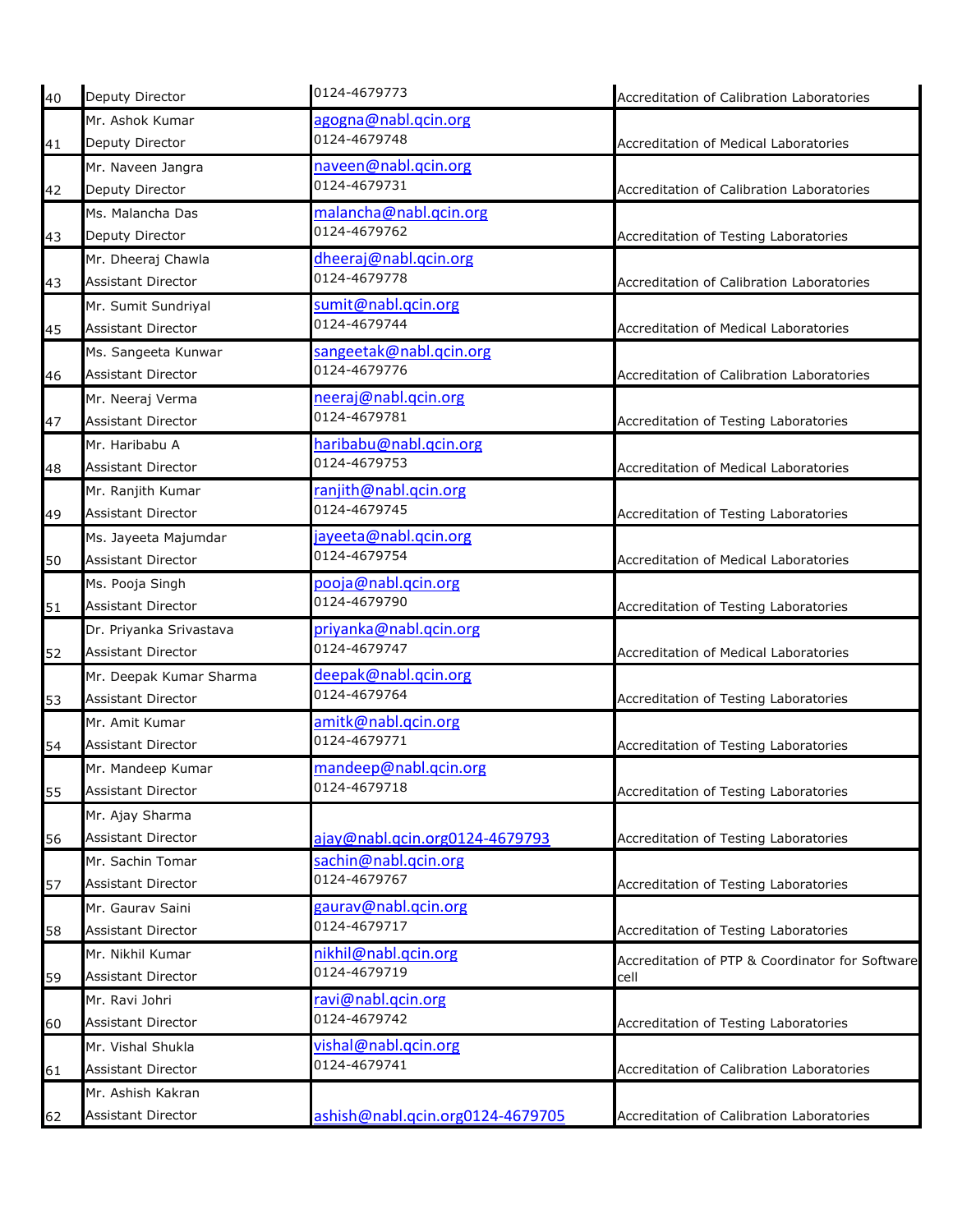|    | Dr. Mitali                                 |                                       |                                               |
|----|--------------------------------------------|---------------------------------------|-----------------------------------------------|
| 63 | <b>Assistant Director</b>                  | mitaligupta@nabl.qcin.org0124-4679733 | Accreditation of Medical Laboratories         |
|    | Ms. Priyanka Pandey                        | priyankapandey@nabl.qcin.org0124-     |                                               |
| 64 | <b>Assistant Director</b>                  | 4679735                               | Accreditation of Medical Laboratories         |
|    | Ms. Suman Kharayat                         |                                       |                                               |
| 65 | Assistant Director                         | suman@nabl.qcin.org0124-4594829       | Accreditation of Testing Laboratories         |
|    | Mr. Abhinav Thakur                         | abhinav@nabl.qcin.org                 |                                               |
| 66 | <b>Assistant Director</b>                  | 0124-4679775                          | Accreditation of Calibration Laboratories     |
|    | Mr. Siri Babu                              |                                       |                                               |
| 67 | <b>Assistant Director</b>                  | siribabu@nabl.qcin.org0124-4679706    | Accreditation of Testing Laboratories         |
|    | Mrs. Upasna Jain                           |                                       |                                               |
| 68 | <b>Accreditation Officer</b>               | upasna@nabl.qcin.org0124-4679703      | Accreditation of Testing Laboratories         |
|    | Mr. Nand Kumar Kushwaha                    |                                       |                                               |
| 69 | <b>Accreditation Officer</b>               | nand@nabl.qcin.org0124-4679707        | Accreditation of Testing Laboratories         |
|    | Mr. Amit Kumar                             |                                       |                                               |
| 70 | <b>Accreditation Officer</b>               | amits@nabl.qcin.org0124-4679708       | Accreditation of Testing Laboratories         |
|    | Ms. Mamta Bharti                           | mamtabharti@nabl.qcin.org0124-        |                                               |
| 71 | <b>Accreditation Officer</b>               | 4594823                               | Accreditation of Calibration Laboratories     |
|    | Mr. Kanhav Joshi                           |                                       |                                               |
| 72 | <b>Accreditation Officer</b>               | kanhav@nabl.qcin.org0124-4679739      | Accreditation of Testing Laboratories         |
|    | Ms. Syed Tahira Rizvi                      |                                       |                                               |
| 73 | <b>Accreditation Officer</b>               | syedtahira@nabl.qcin.org0124-4679786  | Accreditation of Medical Laboratories         |
|    | Mr. Mithilesh Kumar                        |                                       |                                               |
| 74 | <b>Accreditation Officer</b>               | mithilesh@nabl.qcin.org0124-4679737   | Accreditation of Calibration Laboratories     |
|    | Mr. Pawan Kumar Singh                      |                                       |                                               |
| 75 | <b>Accreditation Officer</b>               | pawan@nabl.qcin.org0124-4594810       | Document & Record Management                  |
|    | Ms. Monika Gupta                           |                                       |                                               |
| 76 | <b>Accreditation Officer</b>               | monika@nabl.qcin.org0124-4594826      | Accreditation of Testing Laboratories         |
|    | Mr. Vivek Vardhan                          |                                       |                                               |
| 77 | <b>Accreditation Officer</b>               | vivek@nabl.gcin.org0124-4679701       | Accreditation of Testing Laboratories         |
|    | Pinnamaraju                                | sreeram@nabl.qcin.org                 |                                               |
| 78 | <b>Accreditation Officer</b>               | 0124-4679709                          | Accreditation of Testing Laboratories         |
|    | Mr. Prince Garg                            | prince@nabl.qcin.org                  |                                               |
| 79 | <b>Accreditation Officer</b>               | 0124-4679710                          | Accreditation of Testing Laboratories         |
|    | Ms. Rozina                                 | rozina@nabl.qcin.org                  |                                               |
| 80 | Accreditation Officer                      | 0124-4679704                          | Accreditation of Medical Laboratories         |
|    | Mr. Kilari Udayabhaskar                    | udayabhaskar@nabl.qcin.org            |                                               |
| 81 | <b>Accreditation Officer</b>               | 0124-4679758                          | <b>Accreditation of Medical Laboratories</b>  |
|    | Mr. Bhaskar Maraina                        | bhaskar@nabl.qcin.org                 |                                               |
| 82 | <b>Executive Officer</b>                   | 0124-4594825                          | Accreditation of Medical Testing Laboratories |
|    | FINANCE, ADMINISTRATION & SUPPORT SERVICES |                                       |                                               |
|    | Mr. Manish Agarwal                         | manish@nabl.qcin.org                  |                                               |
| 83 | Deputy Director                            | 0124-4679740                          | HR- Assessor Monitoring                       |
|    | Ms. Babita Sharma                          |                                       |                                               |
| 84 | Administrative Officer                     |                                       |                                               |